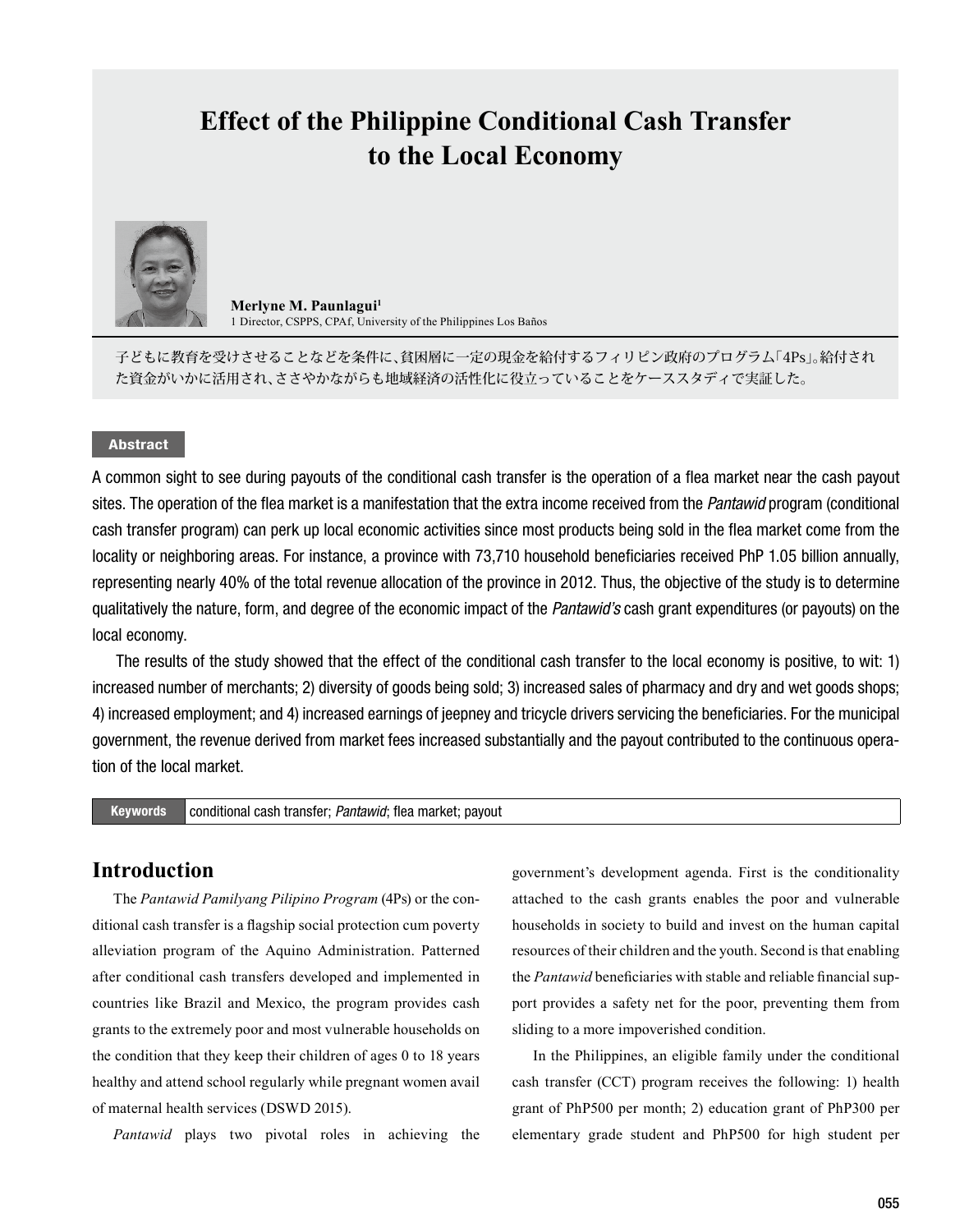month for 10 months for a maximum of three children per household; and rice grant of PhP600 per month. In one province with 73,710 household beneficiaries received PhP1.05 billion in 2012, representing nearly 40% of the total revenue allocation of the province.

The Department of Social Welfare and Development (DSWD) leads and oversees the implementation of the *Pantawid*  Program. Pilot implementation started in February 2007 with 6,000 poor household beneficiaries from 4 municipalities and 2 cities. The program has been scaled up to cover all provinces in the country with 4.4 million household beneficiaries as of 2017. Given the magnitude of the coverage and the amount invested in the Program, close monitoring of the program's outcome is continually being undertaken since its nationwide implementation in 2008. To this date, two comprehensive impact evaluations had been conducted.

However, little attention has been accorded to evaluating the economic impact of the program to the local economy.

# **Objectives of the Study**

The general objective of this study was to determine qualitatively the nature, form, and degree of the economic impact of the *Pantawid*'s cash grant on the local economy. Specifically, the flea market study aimed to:

- 1. describe which goods or products were bought more by beneficiaries during the payouts;
- 2. identify who are the sellers/vendors/ entre-preneurs and the type of products/goods being sold, where are they from; where do they get their products; and amount and source of capitalization;
- 3. analyze the effects of flea market on employment generation and other indirect economic activities within the spatial coverage of *Pantawid*; and
- 4. determine the roles of the local government units (LGUs) in facilitating the payouts and determine whether revenues are generated from flea market and their utilization.

# **Methodology**

The case studies were conducted in Region 5 or the Bicol Region. A municipality in each of the provinces of Albay, Camarines Norte, and Masbate were purposively selected by Department of Social Welfare and Development (DSWD) as the study sites. These three municipalities were: 1) Libon, Albay; 2) Milagros, Masbate; and 3) Vinzons, Camarines Norte.

The flea market study qualitatively describes the results of the investigation on the relationship of payouts and the flea market and the nature and structure of the flea market. Both secondary and primary data were collected to answer the objectives of the case study. Secondary data were sourced from the Comprehensive Land Uses Plan (CLUP), Socio-economic Report of the Municipality, Annual Investment Plan, and results of the Community-based Monitoring System (CBMS). On the other hand, primary data were derived from accounts of the 4Ps beneficiaries, local government officers and staff, entrepreneurs/vendors/sellers, parent leaders, and municipal link or the staff of *Pantawid* at the municipal level on the payouts and the operations of the flea market.

Descriptive methods like mean, mode and frequency distribution were used in analyzing the data. Graphs and photographs were also included to vividly illustrate the effects of *Pantawid*  on the local economy.

# **Results and Discussion**

## *The Flea Market*

This section examines how the money from *Pantawid* is utilized, how the grant fund contributes to increasing the type of goods and volume of business in the municipality, and the amount of revenue generated by the LGU from the flea market that sprouts out during *Pantawid* payout.

*Pantawid's* payout schedule ranges from two to three days depending on the number of beneficiaries. In the January 2016 payout for Libon, the schedule was for three days from 8:00 am and until the last beneficiary was served. During the first day the payout was almost over by one o clock in the afternoon except for those who were queuing to get the cash from the Banco Santiago de Libon. For the Municipality of Milagros, the January payout was also conducted for three days. For Vinzons, Camarines Norte, two days were allocated for the payout despite the fact that many of the beneficiaries are automatic teller machine (ATM) card holders. A day is scheduled for those who still do not have an ATM card while another day is spent for the beneficiaries of the three barangays located in island barangays.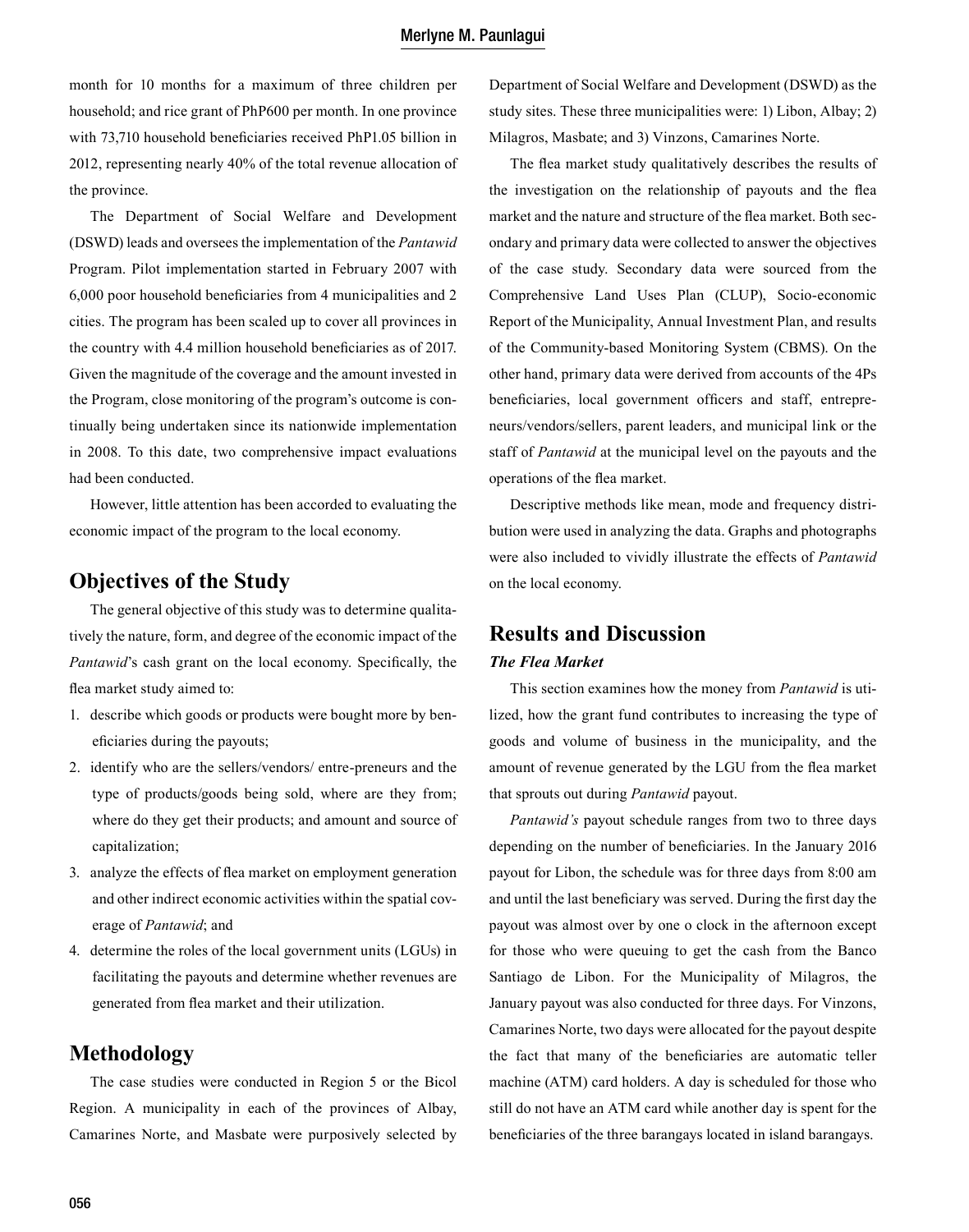#### *Payout Venue*

The payout in Libon, Albay is made through the Banco Santiago de Libon. In this system, the beneficiaries will have to first secure the acknowledgement receipt (AR) from the assigned *Pantawid* Municipal Link staff. This slip indicates the amount due them. The amount varies depending on the number of children covered, education level (i.e., elementary or high school) and whether the conditionalities have been met for the payout period. Then the beneficiaries have to queue for their money from Banco de Libon located in the Libon Town Center (LTC).

LTC is located in an agricultural area and can be reached from the town proper or from the highway coming from the first barangay of Polangui. It is a 5 to 10-minute ride by tricycle from the Municipal Hall of Libon. LTC was built to serve as the public market/commercial center started by Mayor John M. Dycoco and was completed during the term of his wife, Mayor Agnes Dycoco. The "permanent" business establishments include a display center of products made by women in Libon, a bank (Banco Santiago de Libon which serves as the conduit for the 4Ps payout), a mini-supermarket, two rice dealers, six eateries/ *carenderias*, three to four dry goods stalls, a generic drug store, and a number of temporary stalls for vegetable and fruit vendors. At the back of the building are fresh and dried fish and meat sections, which operate daily.

The market days of Libon are Wednesday and Saturday. These market days are scheduled so as not to conflict with the market days in the municipalities of Oas and Polangui to give maximum opportunity to merchants and vendors to sell their wares in these different municipalities. According to the staff of the market office, when the LTC was newly opened, the municipality invited merchants from nearby municipalities during market days. Since the *Pantawid* payout was moved to the LTC, the merchants from other municipality regularly sell their goods during market days and payout days. With very few regular stall/shops, the LTC management would find it difficult to continue its operation without the itinerant vendors.

In Vinzons, Camarines Norte, there are two modes of payout. Most of the beneficiaries can access their bi-monthly payout through the automatic teller machine (ATM). There is a Land Bank ATM machine, which *Pantawid* beneficiaries can use in the municipality. However, many of the beneficiaries use the ATM located either in Labo (another municipality of Camarines Norte south of Vinzons), and in Daet City (capital of Camarines Norte). Two of the beneficiaries claimed to have use the ATM in Labo because of the variety of goods and supplies offered and sold at lower prices as well as opportunity to treat their children at the Jollibee fast food chain.

The other mode is through the accredited service provider for those beneficiaries without the ATM card. The payout is done in one of the municipal facilities. A similar system is employed in the three barangays of Vinzons located in the island of Calaguas. The payout during the month of January was postponed due to bad weather. There is also the hazard of the conduit being robbed on the way to the island.

In Milagros, Masbate, the first two payouts in 2009 were done in the City of Masbate via the Land Bank of the Philippines. However, a number of problems were encountered. One was that since there were too many beneficiaries queuing up, it took almost a day to distribute the money. There were also claims of incorrect payment received, with some receiving less and others more than what is due them. There were also claims that beneficiaries overdrew the amount due to them.

The third payout took place in the old municipal building of Milagros in the town proper. The payout was done in front of the building next to the municipal building. The space is quite small; thus, it became very crowded during the payout. Shops of all types surrounded the municipal building where the beneficiaries bought their needs. Other vendors were also allowed to put up stalls outside the municipality.

In September 2015, the municipal government moved to its new building in Barangay Bacolod, about two kilometers away from the town proper. Starting September 2015, payouts were done in the covered court near the new municipal building. The building without paint on the left side of the paved pathway is the venue where the beneficiaries queue to get their bi-monthly payout.

Shops during payouts are organized wherein similar shops are clustered together in front like eatery and food stalls, and school supplies. Big stalls selling clothes and other household items and *ukay-ukay* occupy the biggest area. On the other hand, meat and fish vendors are located near the bottom of the pathway near the highway and farthest away from the payout venue.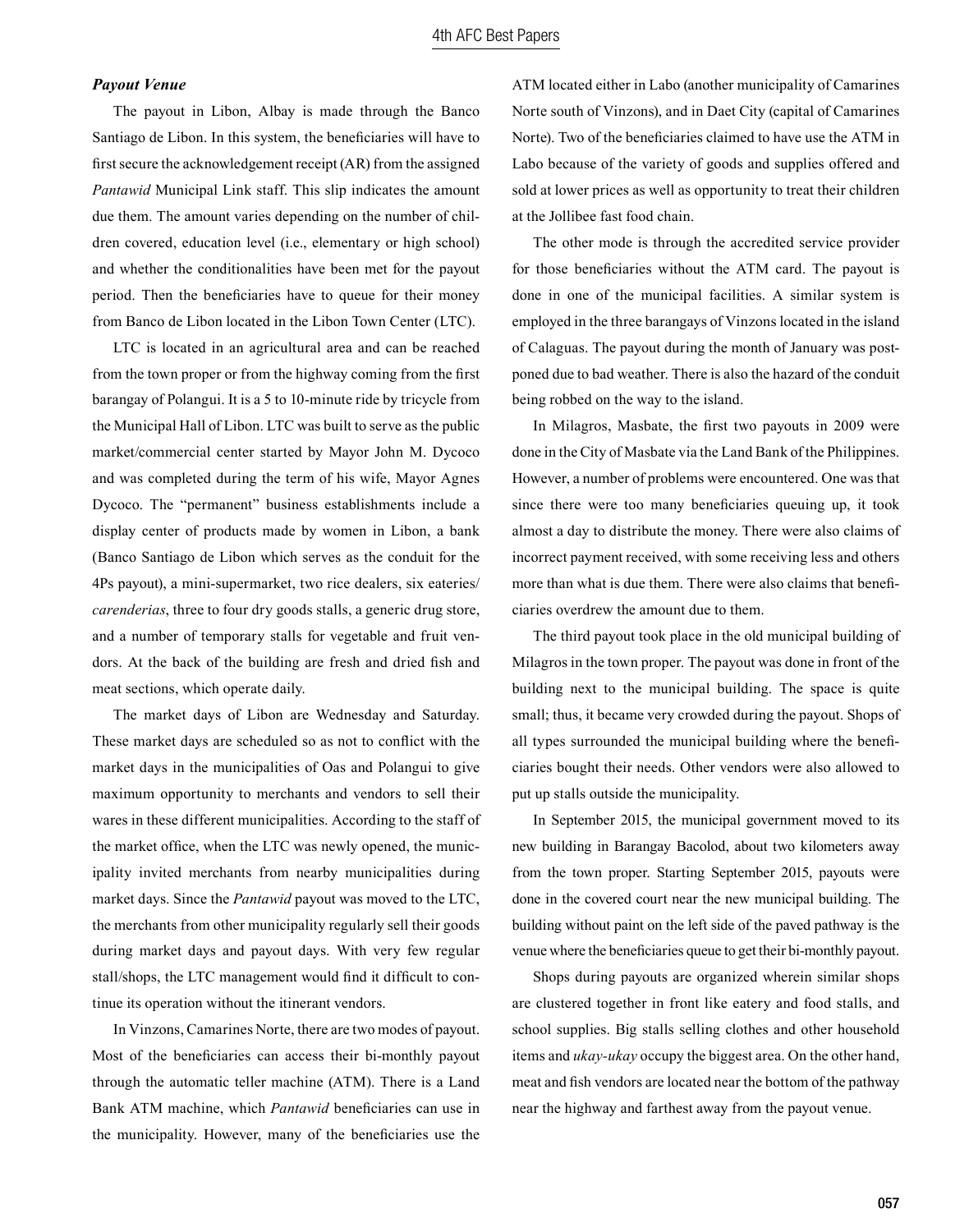# *The Merchants: Types, Sources of Goods and Capital* Merchants in Libon, Albay

There are two main types of traders in Libon. The first type is composed of the regular stall owners who pay monthly rent. These include the supermarket owner, rice retailers (2), eateries (6), generic drug store, small dry goods store, vegetable and fruit sellers, two-to-three meat vendors, four fish vendors, hamburger seller, fruits and vegetables seller, and few dried fish retailers.

Traders of the second type are those present only during market and payout days. All these traders/merchants set their temporary stalls at the back of the LTC. They either bring their own tables or rent *papag* (low table made out of bamboo) from the market office of the municipality to display their wares. The merchants are grouped according to goods being sold. All dry good sellers including school supplies, slippers, shoes, and new clothes and those selling *ukay-ukay* are grouped together with those selling mats, plastic wares, and other household items beside them. Located farther at the back are fruits and vegetables vendors. There are also several itinerant vendors peddling gas lamps, belts, saws (carpentry tool), woven hammocks, and umbrellas. Majority of the "rotating" merchants sell every market day in the neighboring towns of Polangui and Oas, Albay.

There were two large *ukay-ukay* merchants seen during payout last January 29, 2016. Both are family-owned and from Oas, Albay. The larger *ukay-ukay* vendor started as a dried fish vendor with a capitalization of PhP400. She shifted to *ukayukay* with a capitalization of PhP22,000 because she witnessed how this business has grown through the years. She further invested whatever she earns from her *ukay-ukay* business into other goods that are highly sought during market day. Only during 4Ps payout that she sells brand new slippers and other footwear because of high demand for them. Her husband joined her in selling compact discs, which seem to be selling very well during payout. Her daily sale during payout averages Php10,000 per day. During the November payout her gross sales was PhP50,000. She valued her business now at PhP250,000. She borrows additional capital before every payout to buy additional goods. For the January payout, she borrowed PhP50,000 from a five-six lender with an interest of 5 percent per month. In an ordinary market day, her gross sales is less than half of what she sells during payout. According to her, she still rents her house

but was able to buy a jeepney to transport her merchandise from one municipality to the other. As noted earlier, the municipalities located new Libon has scheduled market days.

Included under this category are the supermarket and dry goods stores. The supermarket is located in front of the LTC. It sells a variety of dry goods such as school supplies, uniform, bag, slippers and other school supplies. According to one of the sales ladies, the total gross sales in an ordinary day averages around PhP 30,000 but during payout, the gross sales almost triple. Many of their goods are on consignment from distributors in Manila and in Legaspi City.

The other dry goods stores are located at the right side of the LTC. Their products include canned goods, canned milk, noodles, coffee, and biscuits, and other snack foods.

An old lady operates one of the two rice dealers in the LTC. According to her, there were days when her total sale for a day was only PhP500 and sometimes worries of not having enough money to pay her monthly rent, despite the 50 percent rental discount. During the November payout, she said that she was able to sell 40 sacks of rice during the three-day payout. During the first day of the January payout, she narrated that she was unable to finish her lunch because of too many customers. However, she bewailed that her first day gross sale is lower than the November payout because of the recent rice-harvesting season. Farmer beneficiaries still have rice and would rather spend their cash to other household needs. When interviewed during the afternoon of non-payout day, she joked, "Pwede nang matulog (I can now sleep)!", as there were no customers. She gets her rice supply from the National Food Authority (NFA) across the LTC.

On the right front side of the LTC are two small eateries while another three smaller "carenderias" are located in the side of the market. A *carenderia* owner observed that during non-payout time, her customers are mostly confined to shop owners in the market as well as workers passing by the LTC. In an ordinary day, her gross sale is about PhP800 pesos. However, this increased by three-fold during payout. There were also ambulant food vendors at the back of the jeepneys parked near the LTC. A key informant said that she came from Barangay Pantao where she has an eatery. During the January payout, she prepared 30 boxes each of spaghetti, rice and menudo for lunch,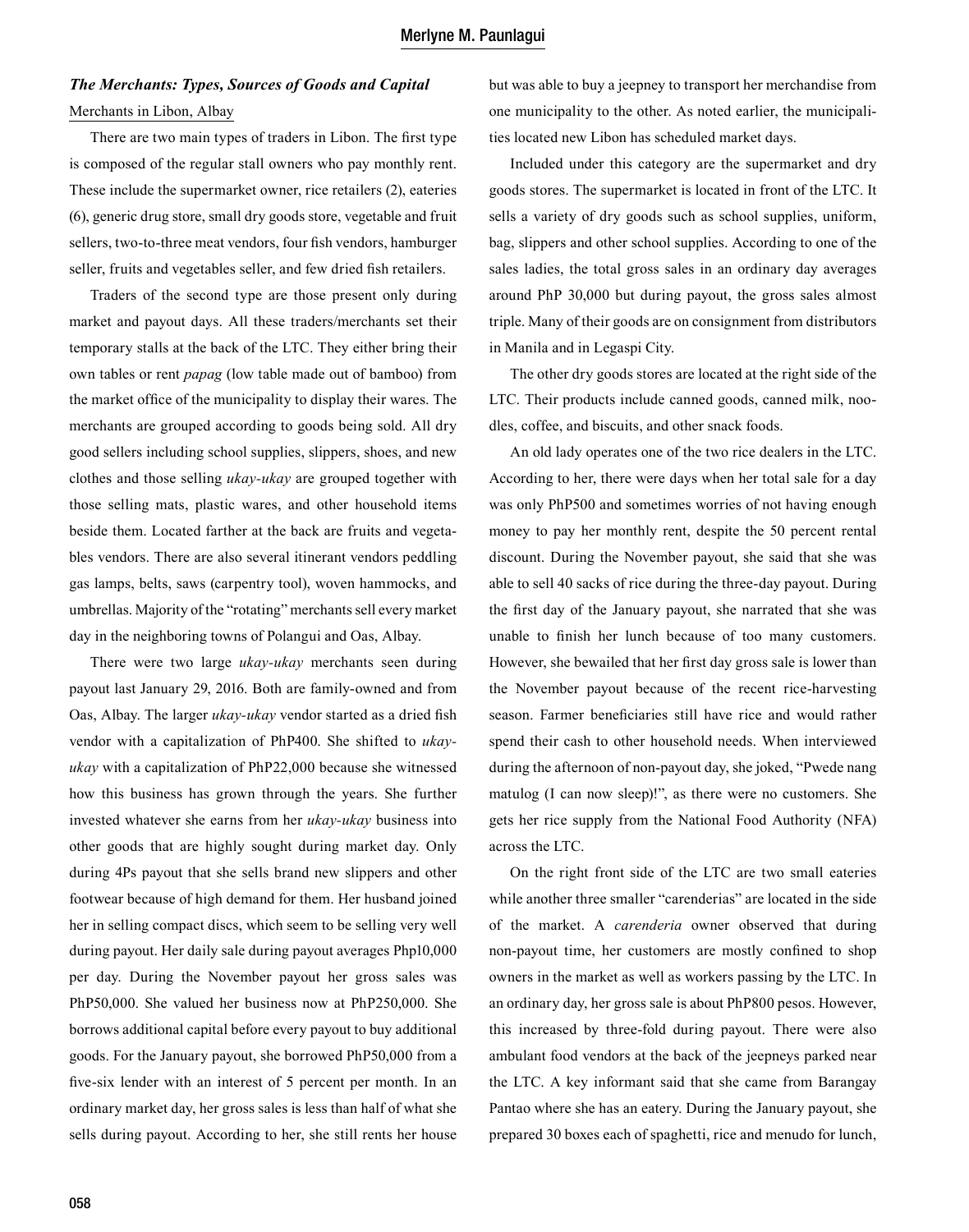and noodles for snack. She sells each pack at PhP20.

The burger stall provides the evidence on the positive effect of *Pantawid* to local entrepreneurs. This shop opens only during payout. During the January payout, the stall can hardly be seen as people swarm the place. His burgers sell like hotcakes.

There were four to five fruit vendors operating during the January payout. Two of the fruit vendors interviewed sourced their native oranges from the province of Quezon. One is from the Municipality of Nabua in Camarines Sur while the other one is from Oas, Albay. They are regular vendors during market days and *Pantawid* payout days. For both fruit vendors reported that market days are better than just *Pantawid* days because retailers from the different barangays buy fruits in bulk while on *Pantawid* payout days, all buyers are *Pantawid* beneficiaries who just buy a kilo or two of fruits.

There was also the gas lamp seller. He roams around selling homemade kerosene lamps while his wife stays in their tricycle to look after the stock of kerosene lamps they sell. He and his wife also sell their good during market days in Oas, Polangui and Libon. Market days in Libon are Wednesday and Saturday, Oas are Monday and Friday and Polangui are Tuesday and Sunday. The gas lamp is sold at PhP35 per piece. According to him, his sale goes up to PhP 1500 per day during 4Ps and an average of PhP 200 on an ordinary market day.

There were also sellers of household plastic wares, *pandan* (type of plant) and plastic mats, herbal concoctions, bolos, and other carpentry tools.

#### Merchants in Vinzons, Camarines Norte

The merchants are located in the market proper of Vinzons. Their establishments include a school supply store with photocopying machine, many fruits and vegetables stores, several small rice retailer stores, a small shop which used to sell *ukayukay* goods, and all other shops that can be found in an ordinary market. Along the main road near the ATM machine is the *Pasalubong* (locally-made products) shop while a bakery is across the street.

#### Merchants in Milagros, Masbate

Majority of the merchants in the old municipality are from Milagros. In contrast, the new municipality has entrepreneurs/ vendors coming from Masbate City, particularly the *ukay-ukay* vendors (Figure 1). Some shop owners like the *ukay-ukay* vendors near the municipality, dry goods and pharmacy owners reported that their sales figures declined recently when the payout was made in the new municipal hall. This is consistent with the results of the focus group discussion (FGD) sessions with the Municipal Treasurer and 4Ps Municipal Link who reported that 4Ps beneficiaries from four upland barangays buy their goods either in the "flea market" or Masbate City rather than in the old town.

Food stalls are most common during the *Pantawid* payout. They are also the stalls closest to the location of the *Pantawid*  payout. Most food stalls operate in the market near the old municipal building. Take the case of a food shop in front of the church in the town of Milagros. The owner sells during the payout session since 4Ps started. She claimed that her gross sales during the last two payouts were higher than when the payout was in the old municipality. She added that the number of food stalls in the new venue was less than the old venue; thus, less competitors. She claimed that her sales during ordinary days is around PhP2,000 pesos but during payout days, gross sales are more than doubled.

Another eatery operates only during the payout owned by a policeman stationed in the new municipality. Because his wife teaches in a private high school, the policeman hires two assistants to cook and sell food every payout session in the municipality.

There are 4Ps beneficiaries who sell food before and after receiving their payout. Ambulant vendors sell cooked eggs, fried peanuts, and *pastillas* (candy made out of cow's milk and sugar). They claimed to have the same gross sales with and without payout but have not lost a day's earning by selling while receiving their payout. Maybe these beneficiaries do not want to admit to have earned higher income because it may make them ineligible for the 4Ps. Further probing revealed that their earnings were sometimes used to buy inputs for their rice farm.

There are a number of dry good stores but there is only one minimart in Milagros, Masbate. It started 10 years ago as a cellular phone accessory stall. According to the owner it was only five years ago that she started selling school supplies (e.g., notebook, paper, pencil, bag and others) because of the demand from her customers. She expanded to other dry goods and opened the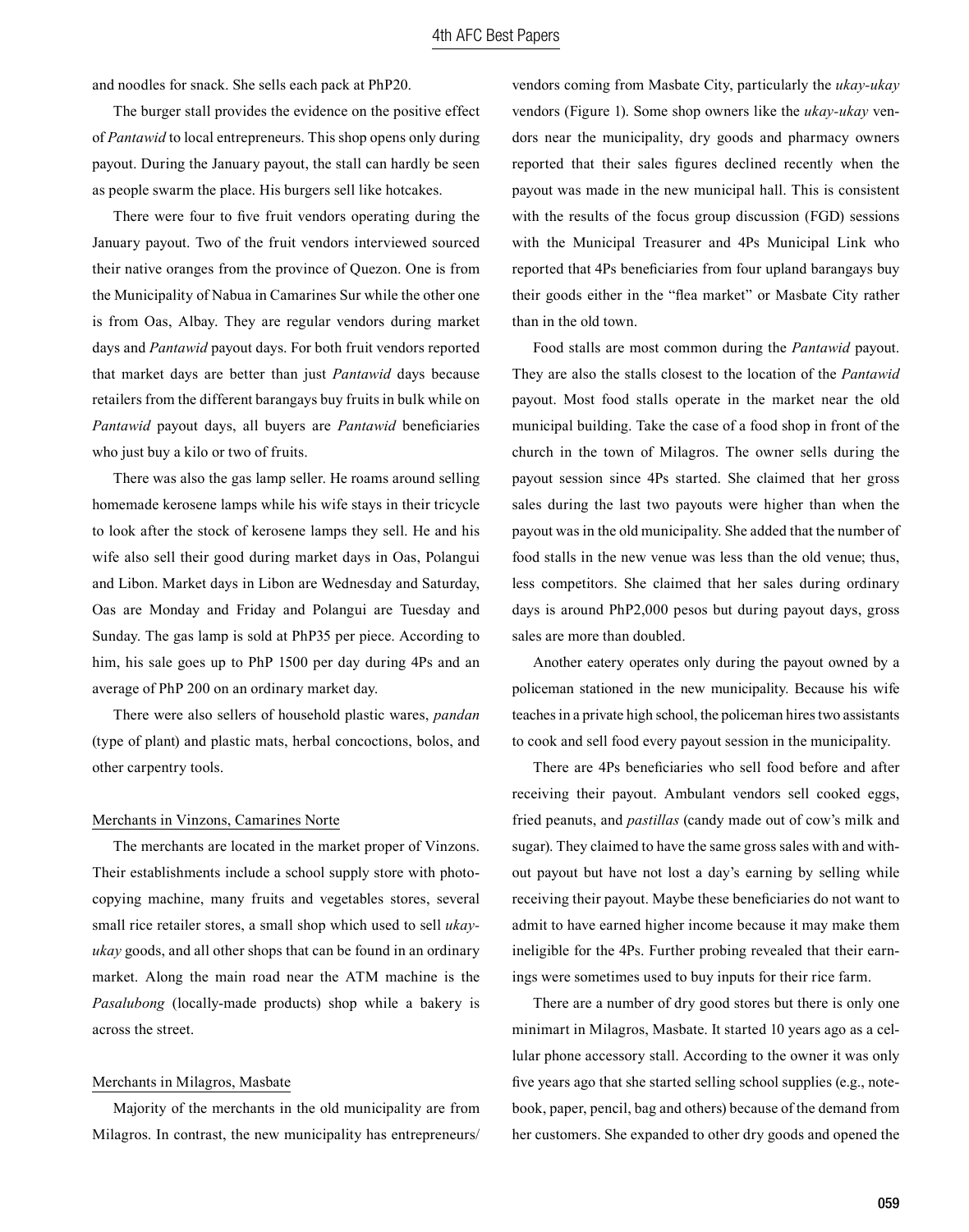minimart when she started to sell grocery items in February 2015. Her rented cellular phone accessory stall was replaced by a three story-building (although the third floor is still under construction). According to the owner, it was in February 2015 that she stopped renting a place. She attributed the expansion of her business to 4Ps because she listened to the demand of her *Pantawid* customers. She also mentioned that her gross sales is higher during the month of May, a month before the schools opens, than during December which indicates the positive impact of 4Ps in her business. As a cellular phone accessory owner, her aim is to earn a profit of PhP300 per day. Today, her gross income per day is PhP30,000. The FGD participants claimed that the minimart is the biggest in the municipality. Despite the move of the payment venue from the old municipality where her minimart is located, *Pantawid* beneficiaries still patronize her store because of quality, variety, and lower price. This is consistent with the finding of Creti (2015) who found evidence that beneficiaries preferred to purchase locally because of their trust in local shops.

When asked if she is now worried with the increasing number of number of competitors, the mini-grocery owner said that

*"Kung sa kompetisyon sa negosyo, grabe kompetisyon dito pero kasi sa mga nakaiintindi ng kompetisyon, positibo ang epekto nito, healthy ang negosyo na may kompetisyon. Sa mga hindi nakaintindi posible bawasan nila yung mga price, malulugi sila* 

*dun. Depende sa pangangailangan ng tao ang kailangan tugunan dyan magsisimula ang negosyo."* (There is competition in any business, competition is very stiff but for those who can understand it, competition has positive effects. For those who cannot understand competition, it is possible that they may reduce their price and eventually lose money and fold. There is a need to respond to the demand of the people, that is, where business starts.)

In the new payout venue, there are dry good stores selling new clothes; school uniforms, ready-to-wear dresses, and other household needs like mosquito net, mats, and blanket. These stores have permanent stalls in the market place of Milagros (Figure1).

Another shop sells candies, biscuits and other snack foods, groceries and canned goods but did not relocate operations near the new venue for the payout. According to the shop owner since the transfer of the payout to the new venue she has lost some of her customers. This is particularly true for beneficiaries residing in barangays, which are located closer to the new municipality.

Originally, this popular school supplies shop has only one shop but later put up another shop facing each other across the street. The original shop sells school supplies while the added shop sells gift items, accessories, beauty products, and ready to wear clothes. Sources of products depend on the kind of goods being sold. For instance, accessories, beauty products, baby



Figure 1. Stalls selling clothes and other household items, Milagros, Masbate, 2016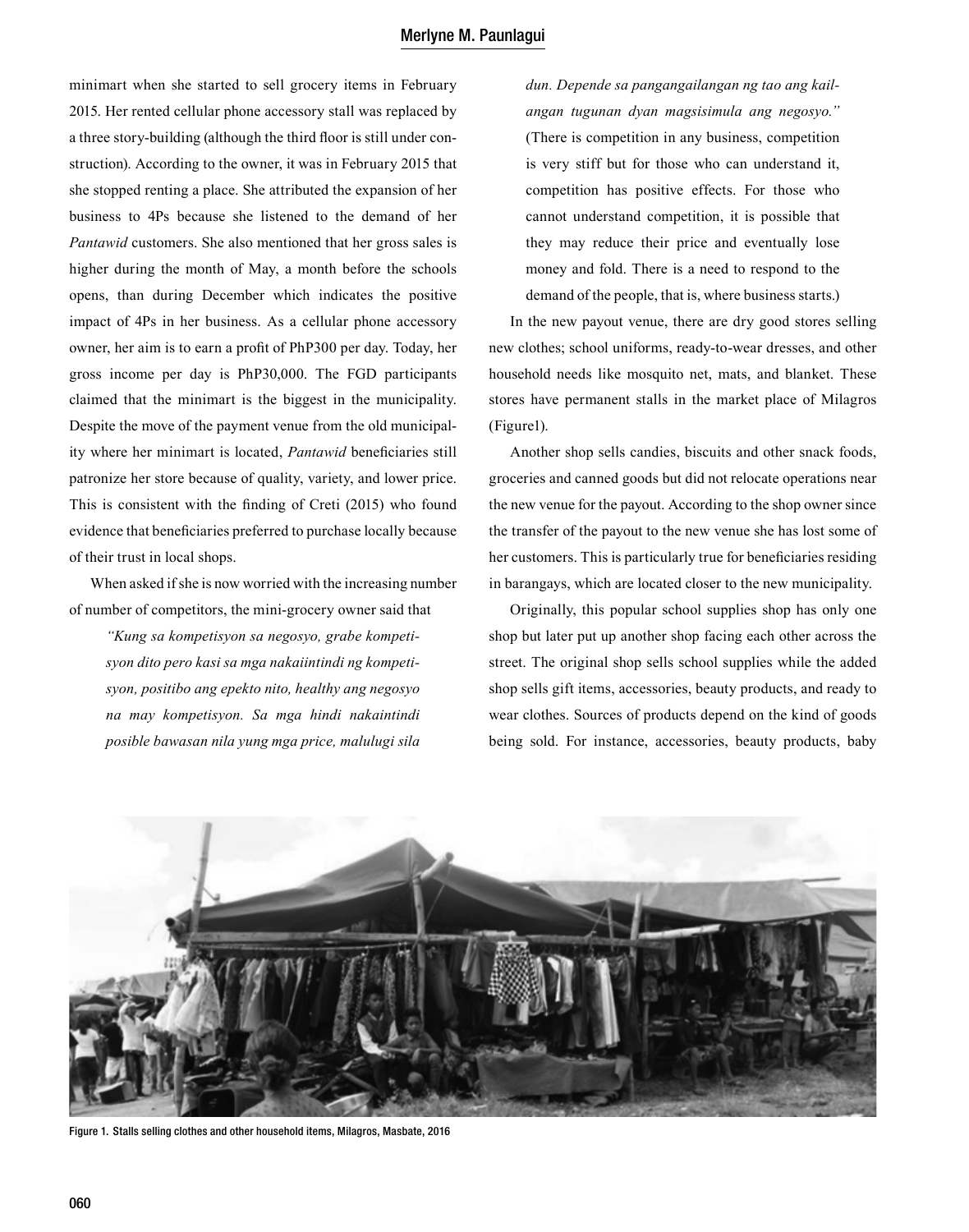powder, cologne, soap, sanitary napkins, cottons, toothpaste and others are from company distributors. Infant needs such as milk and diapers are also sourced from distributors. For dry good items such as school supplies like pencil, bond papers, manila papers, colored paper, brown envelope, plastic envelope, folders, clothes like dress, shorts, and shoes, slippers, and other accessories, they are from directly bought in Manila or in Masbate City.

According to the owner, he does not sell during payout in the new venue because their customers travel to the town where their shops are located to buy school supplies and other needs after receiving their payment. The beneficiaries claimed to patronize this shop because it sells most of the school needs of their children and that the price of some products is lower compared with other shops. One of the shop assistants reported that in an ordinary day, one of their branches has an average sale of PhP1500 per day but during payout days, their sales double.

There are three pharmacy stores in the market site of Milagros. The owner of a pharmacy claimed to have also benefitted from 4Ps. She observed that her gross sale more than tripled during payout days. Her sales increased despite the change in the payout venue but she reported that the increase was still less than prior to the transfer of the municipality to the new site. For instance, in the past, she experienced a gross sale of PhP8,000 pesos during payout days but with the change in the venue, her highest gross sale only reached PhP6,000 to PhP7,000 per day.

#### *Ukay-ukay* Vendors

In Milagros, the *ukay-ukay* vendors are mostly from Masbate City. The three *ukay-ukay* vendors near the former payout venue are not selling in the new payout venue. Their reason is the difficulty of transferring their stalls and goods from the old to the new venue. One of the vendors said that with just one shop assistant she could no longer sell during payouts in the new venue. Setting up temporary stalls in the new venue will require hiring additional staff and rental of vehicle to transport goods, the costs of which she may not be able to recover. She admitted to have lost the opportunity to earn more during the payout but she cannot do anything about it. The increased sales during payout is also the reason why the other *ukay-ukay* trader plans to participate in the future payouts. At the time of the interview, his wife was sick for a while and found it difficult to leave her during payout.

#### *Most Commonly Bought Goods*

This section describes the supply of goods and materials, and services that the beneficiaries purchase from the *Pantawid*  money they received. It also reports on the most commonly goods bought within and outside of the payout venue.

Results of the key informant interviews and focus group discussions with the *Pantawid* beneficiaries show that the most commonly bought item was a pair of slippers (Figure 2). When asked why, the response is that their kids are asking for one even before the payout because the current ones are already worn out. One mother said,

*"Kada payout bumibili kami ng tsinelas. Alam na nang mga anak naming na kami ay kukuha ng pera at alam nila na para eto sa kanila. Sila na ho ang nagdedemand, lalo na yong high school na anak namin."* (Every payout, we buy slipper. Our children know that there is a payout and they know that it is for them. They, themselves, demand, especially the high school children.)



Figure 2. Slippers, school bag and dresses, dry good store, Milagros, Masbate

The other explanation is that mothers purchase cheaper slippers but they do not last long. One merchant claims that slippers, which are offered at substantial discounts are those, which have been on display for a while and thus, the rubber or plastic material becomes brittle. In the FGD with the beneficiaries, there is a mother who bragged that she bought her high school son better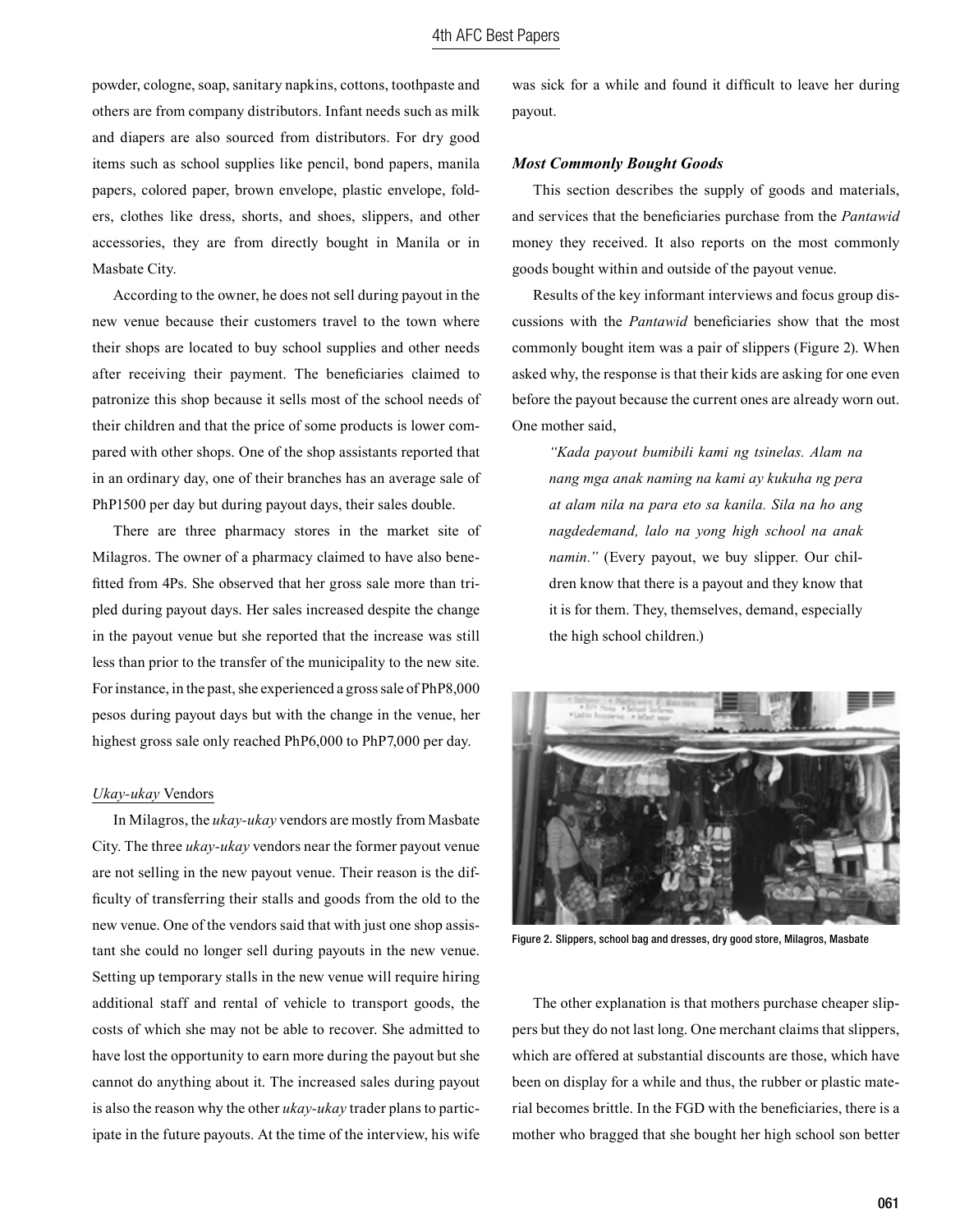quality shoes at a higher price, believing that the pair will last longer than cheaper ones.

Prior to and during the school opening, the most commonly bought items are school uniform skirts, blouses, white shirts, school bags, and footwear. According to the mini-mart owner in Milagros, her sales is higher in May or the month when mothers buy the above items before classes begin. There are parents who claim that they buy white shirt or blouse on a staggered basis coinciding with the payout. A mother noted that she cannot buy school uniform for her three school-age children at the same time because the amount received during the payout is not sufficient. Another mother with four kids only gets a payout for three eligible children. Thus, the payout for the three kids is shared to the fourth ineligible kid. This sharing of "subsidy" often happens to high school children of the poor family particularly if they are staying in a boarding place near their school.

Commonly purchased materials during payout are school supplies like paper, pencil, ballpen, board, glue, and other materials required for school projects. According to a shop assistant, *"Mas mabenta ang school supplies lalo na papel at lapis"* (School supplies like paper and pencil have higher demand). The shop also sells accessories, dress, shirts, shorts, sandals, shoes, gadgets, and batteries, though the demand for batteries and accessories are lower than school supplies. *"Mas mabenta ang mura at mahina ang quality pero may matitibay din kami na tinda"*. (Cheaper but low quality goods are more saleable but they also sell better quality and durable products). He added that their products are sourced in Divisoria.

The beneficiaries, particularly those with children attending high school, save at least PhP1,000 for school allowance. One beneficiary narrated that her son boards near his school. Unfortunately, her son is not included in the *Pantawid* because she has more than three children. Beneficiaries from Milagros, Masbate and Vinzons, Camarines Norte shared similar story.

After school supplies, the most commonly bought items are vitamins, according to the beneficiaries. There were also those who bought "Bear Brand" powdered milk or other brands of powdered milk. This was attested to by pharmacy and dry goods store sales persons interviewed. Merchants in Milagros, Masbate did not sell vitamins and powdered milk in the payout venue, and thus, *Pantawid* beneficiaries had to buy these items in the town proper. On the other hand, beneficiaries in Libon bought their vitamins and medicines from the sole generics drug store located in the LTC.

Rice was the most commonly mentioned food item bought by beneficiaries in Vinzons, Camarines Norte. On average, a family bought 10 kilos of rice every payout. The rest of their rice requirements are bought from rice retailers in the town proper or from rice millers located near their barangay. The four beneficiaries from Vinzons reported to have consumed less of NFA rice when they received their payout. The beneficiaries from Libon, Albay mentioned sardines and noodles in addition to rice as their most commonly purchased food items.

*Pantawid* beneficiaries mentioned that out of their payout, women beneficiaries bought household items like basin, dipper, and plastic food servers. Curtains and other decorative items were also purchased. A male beneficiary, who was substituting for her wife, bought a hammer and other carpentry tools out of the payout proceeds.

#### *Employment Generation*

All the shop owners/merchants, except those peddling/ roaming around, have engaged the services of additional help during payout session. The *ukay-ukay* vendor in Libon and the mini-grocery owner in Milagros, Masbate hire six helpers whenever there is payout. The mini-grocery owner in Milagros employs students as part-time shop assistants to help the latter with their school expenses. The other shop owners hire one to two additional assistants during payout as in the cases of the food stall owners and dry goods merchants in Milagros, Masbate and the rice retailer in Libon, Albay.

Jeepney and tricycle drivers benefit too from *Pantawid*  Program. During the payout, jeepneys from far away barangays like Pantao in Libon are filled up to the roof by beneficiaries and family members (Figure 3). The passenger round trip fare is PhP 80. Some jeepneys and vehicles are also hired on special rate by merchants to bring beneficiaries to the payout venue.

The other positive effect of *Pantawid* is the easier access of beneficiaries to credit but with high interest rate. According to a parent leader in Libon, Albay, all the 30 members of her group including herself, borrow money ranging from PhP1000 to PhP2000 for 15 percent interest per month from informal lenders.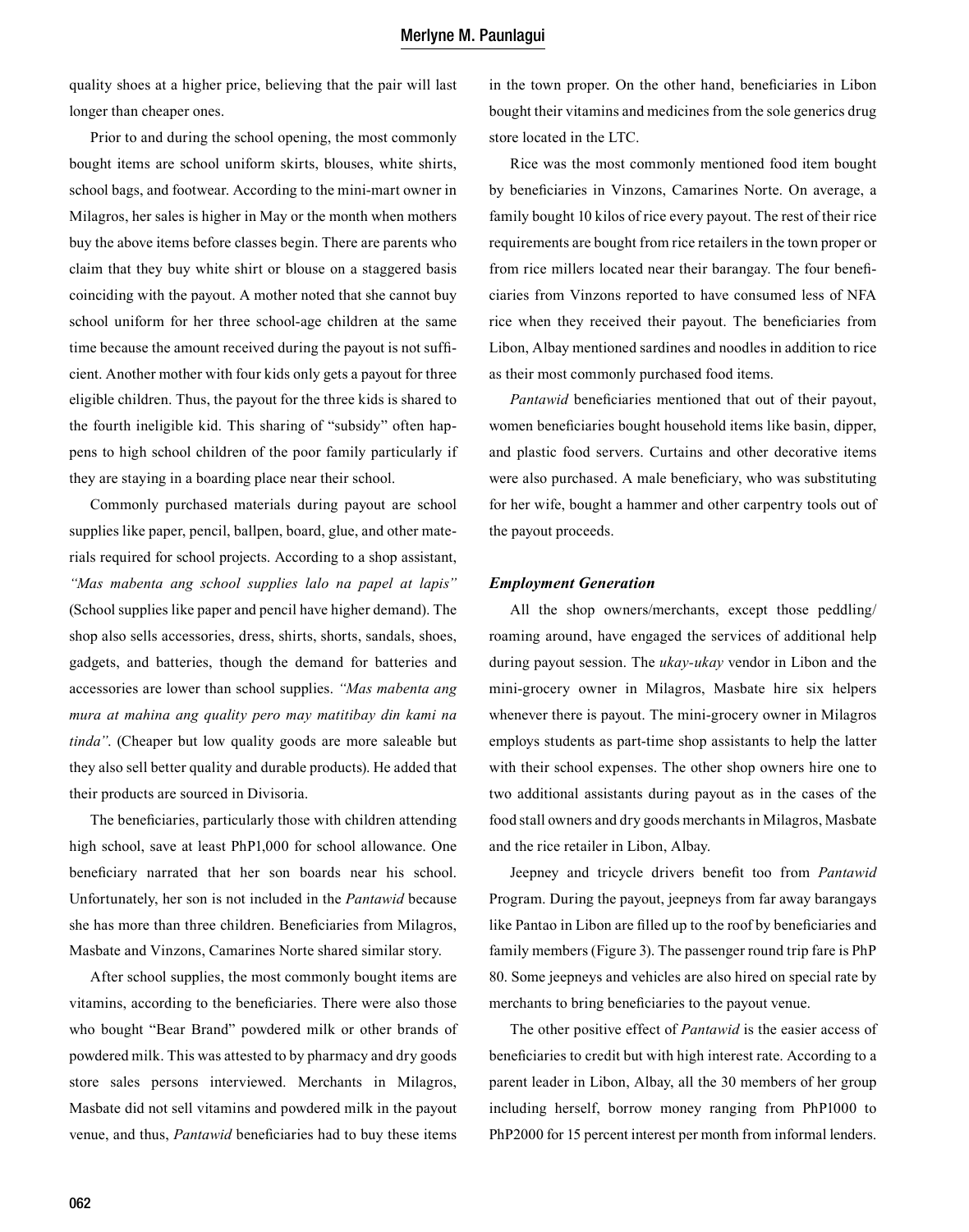

Figure 3. Jeepneys servicing the beneficiaries from Pantao, Libon, Albay

Mothers usually borrow money for various family needs particularly school needs. As one mother in Milagros, Masbate said,

*"Pag meron pong babayaran sa project sa school, nanghihiram ako ng pera at babayaran pag nakakuha na sa 4Ps."* (If there are school projects to be paid, I first borrow money and pay it later with money coming from 4Ps.)

The money lenders in Libon, Albay include the meat shop owner and another one who receive remittances from children working abroad in Metro Manila.

# *Revenue Generated from the Flea Market and Its Utilization*

Generation of additional revenues as a result of *Pantawid*  implementation occurred in the municipalities of Libon, Albay and Milagros, Masbate. However, this did not happen in Vinzons, Camarines Norte because majority of the beneficiaries who have ATM card withdrew their *Pantawid* cash from either Daet or Libon, Camarines Norte where beneficiaries prefer to shop because of the variety of goods being sold at lower prices.

The market collector in Milagros, Masbate estimated that market collection fee averages PhP8,000 per payout. This collection forms part of the total market collection fees of the municipality. Roughly, the flea market collection contributed around 11 percent to total market collection in 2014. It should be noted that the municipality has a tax code, which specifies the market fees to be imposed. However, the market collector did not follow the rates specified in the code because he thinks that the rates are high that they might discourage entrepreneurs from participating during *Pantawid* payouts. The fee ranges from PhP20 per day for small food stall to PhP200 for dry good stores selling a variety of items. He further noted that to help the entrepreneurs from Milagros, he proposed to the Sangguniang Bayan (Municipal Council) to pass an ordinance to exclude merchants outside of the municipality during the payout. However, the Municipal Council has not discussed his proposal yet.

In Libon, Albay, the municipality built *papag* (low bamboo table) for rent to vendors during market days and *Pantawid*  payout days. Each *papag* is rented at PhP10 per day. This is in addition to the PhP10 fee for the goods being sold. Thus, a vendor pays a minimum of PhP20 for a day. The market collector reported to have issued 15 sheets of tickets (125 ticket per sheet) during the December 2015 payout.

The *ukay-ukay* merchant requested that the local government unit should provide additional security during the payout session. There must be visible security because shop owners and sale assistants normally sleep in the market during payout. In addition, she suggested that the municipality should keep the toilets clean and build additional ones. The municipality should also collect the garbage after every market and payout days.

#### *Other Spill-Over Effects of Pantawid*

Another kind of spillover effect of CCT, according to the World Bank (2009) is related to changes in access to and use of the formal banking sector. A number of CCT programs, including the Philippines, directly deposit payments in bank accounts created for beneficiaries, who then can withdraw cash using an automated teller machine (ATM) card. This scheme does not only reduce transaction costs but encourage the beneficiaries to use the formal banking sector in other capacities — potentially, a very important benefit of CCT programs and one that has not been evaluated to date. This can also an avenue to encourage families to save. Only one among the 22 participants of the FGD in Masbate admitted saving PhP500 in her account every payout for use in emergency cases like bringing her kids to the doctor.

## **Summary and Conclusion**

Stalls selling food, used clothes, and dry goods are the most common businesses during payouts. The most commonly bought non-food items are slippers, school supplies including paper, pencil, and ball pen. For food items, rice, bread, sardines, noodles and other canned goods are the ones commonly bought